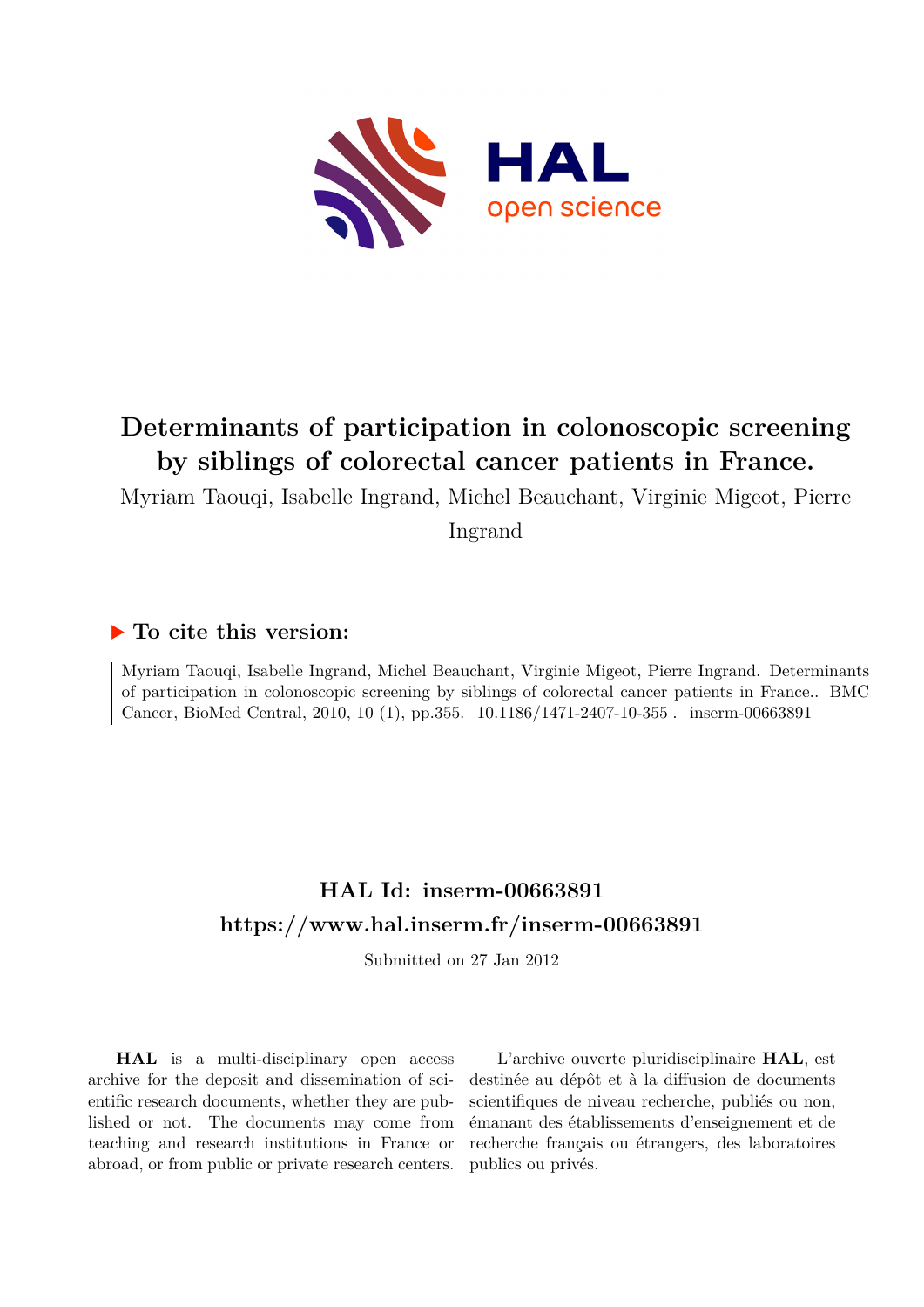# **RESEARCH ARTICLE Open Access**



# Determinants of participation in colonoscopic screening by siblings of colorectal cancer patients in France

Myriam Taougi<sup>1</sup>, Isabelle Ingrand<sup>2</sup>, Michel Beauchant<sup>3</sup>, Virginie Migeot<sup>1</sup> and Pierre Ingrand<sup>\*1,2</sup>

# **Abstract**

**Background:** Targeted colonosocopic screening is recommended for first-degree relatives of colorectal cancer patients diagnosed before the age of 60 and offers the possibility of reducing morbidity and mortality, but participation remains too low. The objective of this study was to determine in a French population the factors that affect siblings' participation in screening, notably those relating to the individuals, their medical care, their family and their social network.

**Methods:** A cross sectional survey was conducted in siblings of index patients having undergone surgery for colorectal cancer between 1999 and 2002 in two French counties. Siblings were contacted during 2007 and 2008 through the index patient. The factors affecting participation in colonoscopic screening were studied by logistic regression taking into account family cluster effect.

**Results:** 172 siblings of 74 index cases were included. The declared rate of undergoing at least one colonoscopy among siblings was 66%; 95%CI 59-73%. Five variables were independently associated with colonoscopic screening: perceiving fewer barriers to screening (OR = 3.2; 95%CI 1.2-8.5), having received the recommendation to undergo screening from a physician (OR = 4.9; 1.7-13.7), perceiving centres practising colonoscopy as more accessible (OR = 3.2, 1.3-7.8), having discussed screening with all siblings (OR = 3.9; 1.6-9.6) and being a member of an association (OR = 2.6; 1.0-6.6).

**Conclusions:** The factors independently associated with participation in CRC screening by an individual at increased risk belonged to each of four dimensions relating to his individual psychosocial characteristics, to his relationship with a physician, within the family and social environment. The relevance of these results to clinical practice may help to improve compliance to recommendations in a global preventive strategy including all stages of the information pathway from the physician to the index patient and his relatives.

# **Background**

Approximately 25% of new colorectal cancer (CRC) cases occur in individuals who are at higher than average risk of the disease [1]. A recent meta-analysis showed that firstdegree relatives (FDRs) of CRC patients, especially brothers and sisters, have twice the risk of developing the illness as compared with the general population [2]. Colonoscopic screening of FDRs of CRC patients offers the possibility of reducing morbidity and mortality [3,4]. Screening recommendations in France, advise colono-

1 Public Health; Centre Hospitalier Universitaire de Poitiers; Université de Poitiers; 6 rue de la Milétrie BP 199; 86005 Poitiers Cedex, France Full list of author information is available at the end of the article

scopic screening for subjects at increased risk owing to a family history of CRC occurring in one FDR below the age of 60 or in two or more FDRs irrespective of age of onset [5]. High-risk individuals because of first-degree relatives with CRC or colorectal adenoma before the age of 60 are excluded from organized screening which concerns medium risk individuals, that is to say all subjects aged 45 or more, even if they have never had digestive disorders. As in other countries, high-risk individuals are not systematically informed about their increased CRC risk in France. Screening recommendations addressing high-risk individuals also differ from those aimed at very high risk subjects, belonging to families with a hereditary



© 2010 Taouqi et al; licensee BioMed Central Ltd. This is an Open Access article distributed under the terms of the Creative Commons **Bio Med Centra** Attribution License (http://creativecommons.org/licenses/by/2.0), which permits unrestricted use, distribution, and reproduction in any medium, provided the original work is properly cited.

<sup>\*</sup> Correspondence: pierre.ingrand@univ-poitiers.fr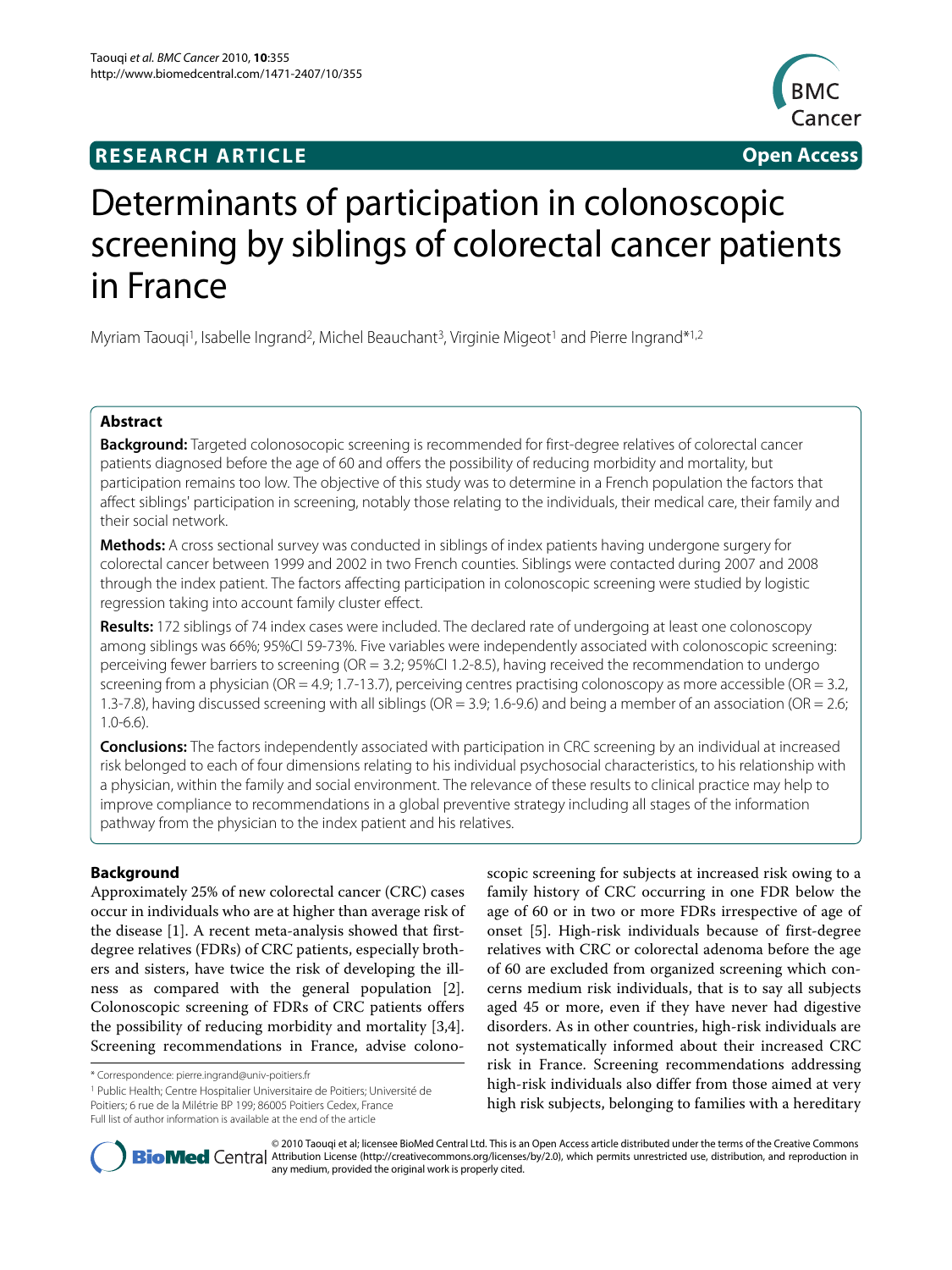form of CRC (FAP or HNPCC). Recent data indicate that FDRs of CRC patients significantly under-use screening, the participation rate lying between 30 and 64% [6- 9,11,12].

Until now, few studies on the factors associated with participation in CRC screening by FDRs, recruited subjects at increased risk as defined by the recommendations currently in force (definition of family history, age of index patient, age of FDR and type of examination recommended for this population) [13]. In these studies, relationships with a physician [6,8,9] and within the family [6,9] were consistently associated with participation in screening but little attention was paid to support from friends and colleagues [6]. Finally, the subjects who perceived the fewest barriers to screening were also the most likely to participate [6,7,9]. These four major factors that influence participation in screening by FDRs at risk of CRC - individual characteristics, recommendation from a physician, relationships within the family and the social environment - should therefore be the subject of a comprehensive study [6]. The theoretical framework used in our study was drawn up after a review of the literature about the potential relevance of validated models, corroborated by analysis of interviews carried out during a preliminary qualitative study [14]. The Health Belief Model (HBM) [15] has proved its relevance in the study of individual preventive health behaviour, especially in colorectal cancer [6-9,11] and interviews [14] brought out the four major constructs of the HBM - perceived susceptibility to and severity of CRC, perceived benefits of and barriers to participating in screening - and also referred to motivation to safeguard health [16,17]. These interviews also pointed out a normative dimension (how much the person feels social pressure to do something), which is a component of the Theory of Reasoned Action (TRA), another psychosocial model of preventive behaviour [18] which, to our knowledge, has not been studied in the context of targeted screening. A third model, the Social Network Theory (SNT) as applied to health was added to our conceptual framework to study the role of family and social environment. This model provides the structural (quantitative aspects such as number of ties and frequency of contact with ties) and functional aspects, including emotional support (receiving reassurance that one is loved and cared for) and material support (assistance provided by social network ties) [19].

To our knowledge, since the general implementation of the colorectal screening recommendations, no research has included all the key concepts derived from the three heretofore mentioned models as well as relationships within the family, the doctor-patient relationship, and factors such as perception of healthcare organization and fatalism [20,21]. The aim of this study was to identify and quantify the respective roles of these factors in determin-

ing participation in screening by the siblings of patients below the age of 60 operated on in France for CRC.

# **Methods**

The study's design was that of a cross sectional survey of siblings, taking into account a reasonable five-year delay between the index patients' CRC first surgery and the undertaking of colonoscopy surveillance among siblings. The index patients, retrospectively identified from hospital discharge records, responded to the following inclusion criteria: having undergone a first surgical intervention for CRC between 1999 and 2002 in a hospital in either of two counties in the west of France, namely La Vienne and Les Deux-Sèvres (population 743,416 inhabitants), being not more than 60 years old at the time of surgery, having an adequate command of French, having at least one brother or sister, and having the consent of both surgeon and patient (or surviving spouse in the case of death). Index patients were excluded in the case of hereditary cancer confirmed by genetic analysis or chronic inflammatory bowel disease. Siblings, identified through the index patients, responded to the following inclusion criteria: residing in metropolitan France, having at least one ancestor in common with the index patient, having adequate command of French, and having given signed written consent. Siblings were excluded from the study if they fell outside the criteria for screening as defined by the recommendations: personal history of CRC or chronic inflammatory bowel disease, colonoscopy performed in the context of symptoms, falling outside the age range intended by the French recommendations (less than 45 years old or being more than 5 years younger than the index patient at the time of diagnosis). The initial contact with the index patients - or their spouses - and their siblings was made by the operating surgeon, with the index patients' or surviving spouses' written consent, all in the strictest respect of medical confidentiality.

Selected variables were included in the questionnaire (Figure 1). The items from the HBM were translated from Champion's scale [16] and its subsequent revisions [17,21]. Fatalism was measured by four items adapted from Powe's index of fatalism [20]. Multi-item scales were scored by summing the responses given. The TRA was approached via its twin components of attitudes (personal) and subjective norms (social) [18]. Health-linked behaviours were also recorded [9,10]. Variables relating to the medical context included the fact of having received the recommendation to undergo screening from a physician and the perceived ease of access to centres practising colonoscopy in terms of geographic location and waiting times. Also recorded were the FDR's characteristics and family-related variables. Among social network scores, the structural support score was calculated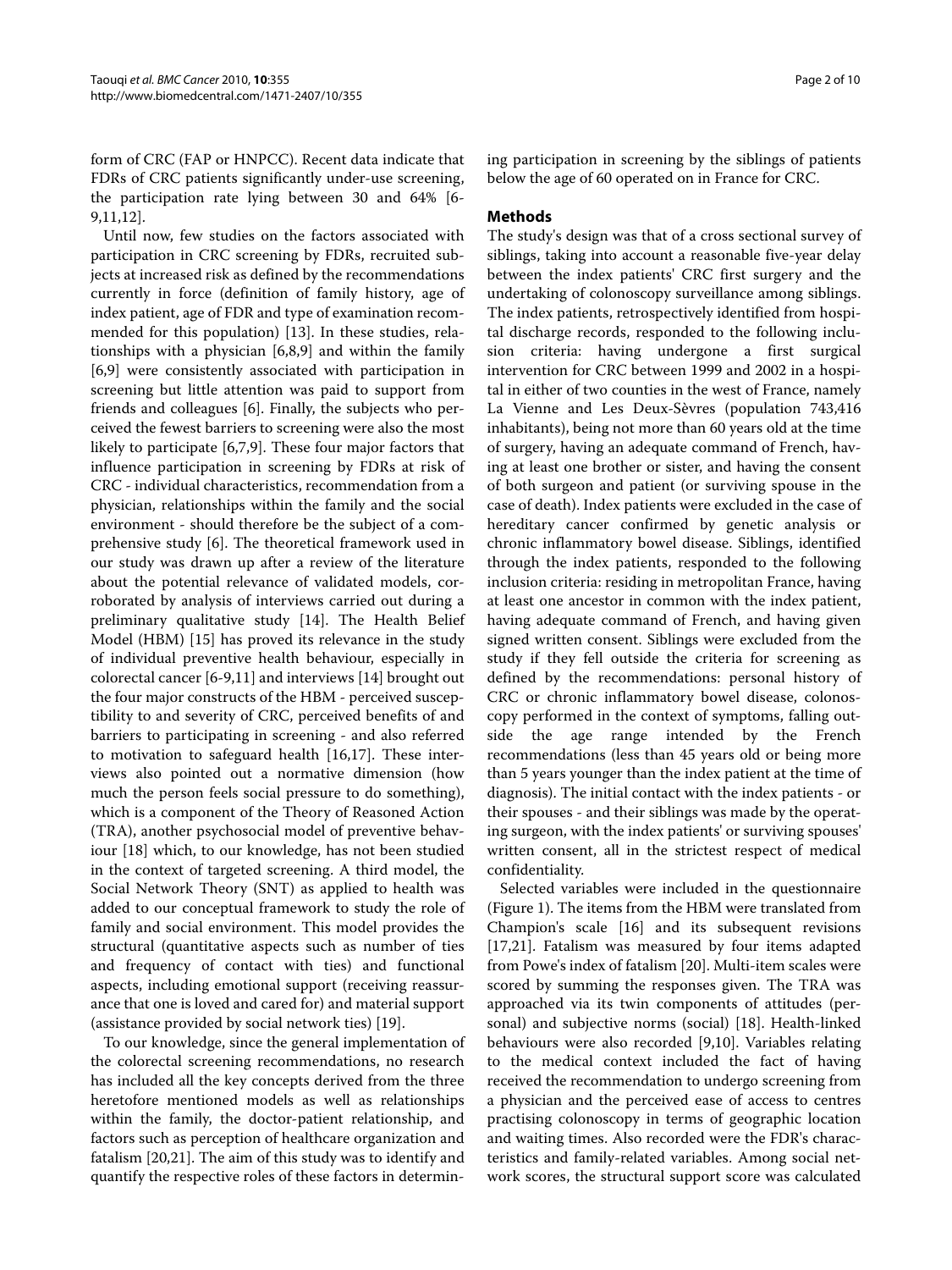

**Figure 1 Summary of variables and their respective dimensions included in the analysis of participation of siblings to colonoscopic screening**.

from three items: marital status, contact with friends and family, and being a member of an association [22]. The emotional support score incorporated four items relating to the availability of friends and relatives to talk about personal or health problems; a final item dealt with material support [19]. The study received the approval of the French regulatory authorities.

The outcome was participation in screening, defined as reporting at least one colonoscopy performed since the index patient's original surgery. The data were collected between March 2007 and February 2008 by means of a self-administered questionnaire sent by post to siblings. In case of non-response, a written reminder was sent, followed by three telephone calls. Questionnaires missing responses in more than half the variables of interest on any given scale were discounted. In calculating a score, when at least half the items were answered, and when the unanswered questions were of similar content to allow an extrapolation, the average of these answers was attributed to the non-answered items.

The univariate statistical analysis compared participating with non-participating individuals using a Pearson's chi-square test or a Fisher's exact test for qualitative variables, a parametric test comparing means for quantitative variables and a Mann-Whitney non-parametric test for ordered variables, with a significance level of 5%. For quantitative variables, prior to logistic regression analysis, the hypothesis of linearity in the logit was assessed using the polynomial method and the Box-Tidwell transformation [23]. In the case of non-linearity, categorization into two classes defined by the median was carried out. The correlation between variables was computed using Spearman's correlation matrix. The variables selected at the level of P < 0.25 were entered into the initial multivariate model, with the exception of those variables for which more than 10% of the data were missing. The multivariate analysis, performed on a database with no missing data for the retained variables, followed a descending stepwise procedure, first by dimension, then on all the selected variables. Three variables were kept for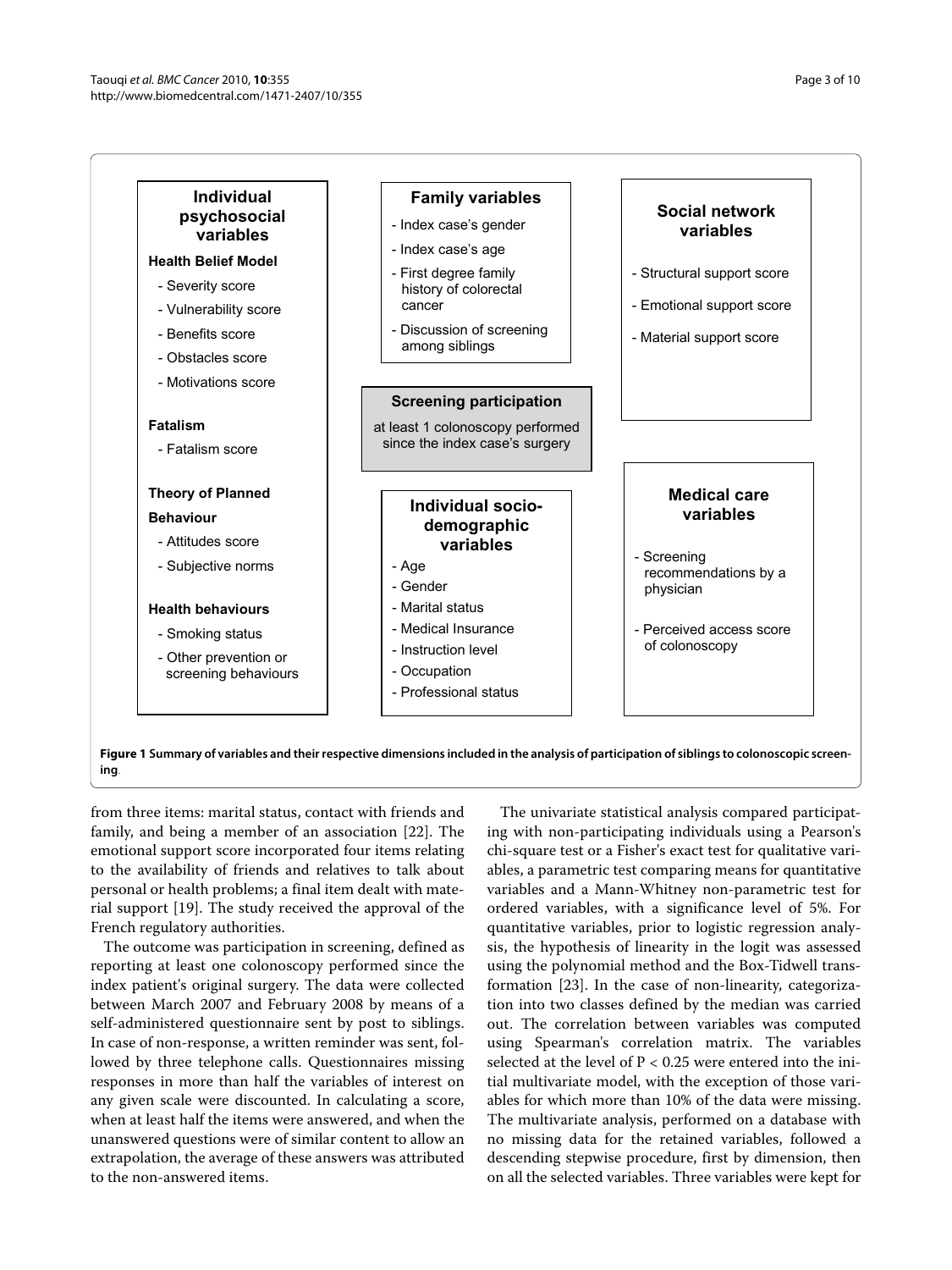adjustment: age, sex and education level. The logistic regression took into account the cluster effect resulting from the inclusion of several individuals belonging to the same family. The search for confounding factors and factors of colinearity was carried out by monitoring the variation of beta estimators and standard errors at each stage of the procedure. The search for relevant interactions was performed on the final model. The adequacy of the final model was confirmed by the Hosmer-Lemeshow test.

#### **Results**

Of the 251 index patients identified, 88 (35%) were included (Figure 2). Of the 272 brothers and sisters whose details were provided, a total of 172 (63%) were included. These were the siblings of 74 index patients and almost half of them were the latters' only brother or sister. Of the 172 brothers and sisters, 66% (95% CI 59% to 73%) reported that they participated in screening. Taking into account 31 siblings who refused to participate in the study and 32 non- respondents (although probably not all of them did meet the inclusion criteria), a low estimate of the participation rate was 45%.

Univariate analyses of associations between participation of siblings in screening and socio-demographic characteristics, individual psychosocial factors, medical factors and social network factors are presented in tables 1, 2 and 3. No socio-demographic characteristic was significantly associated with participation in screening at the 5% level. Among the individual psychosocial factors, the mean scores for perceived susceptibility to CRC (*P* = 0.0026), motivation to safeguard health  $(P = 0.025)$  attitudes ( $P = 0.024$ ) and perceived benefits of screening ( $P =$ 0.0004) were significantly higher in subjects who participated in screening. This group perceived fewer barriers to screening  $(P < 10^{-4})$ . These differences were observed for each of the items included in the benefits score (reassurance, lessening of anxiety, early detection of an abnormality or cancer, diminution of the risk of mutilating surgery or dying of CRC) and barriers score (embarrassment to talk about CRC and undergo regular checks, additional anxiety, unpleasant nature of the examination, time and cost implications) respectively. Fatalism seemed somewhat less marked in those who participated, but not to the extent of reaching the level of significance  $(P =$ 0.058). The screened brothers and sisters were more often non-smokers ( $P = 0.038$ ), were more likely to have been told about the screening recommendations by a physician (*P* < 10-4), had a more favourable impression of the accessibility of colonoscopy  $(P = 0.0011)$ , had more often discussed screening with all their brothers and sisters (*P* < 10-4) and had a higher mean score for emotional support  $(P = 0.039)$ . The screened siblings were more likely to be a member of an association, but not to the extent of reaching the level of significance (*P* = 0.055).

The factors favouring siblings' participation in screening derived from the multivariate logistic regression are shown in table 4. The subjects who perceived less barriers to screening ( $OR = 3.2$ ), had received the recommendations for screening from a physician  $(OR = 4.9)$ , perceived colonoscopy as more accessible ( $OR = 3.2$ ), had discussed screening with all their brothers and sisters  $(OR = 3.9)$ and were members of an association ( $OR = 2.6$ ) were significantly more likely to participate in screening.

## **Discussion**

This study showed that the factors independently associated with participation in CRC screening by an individual at increased risk belonged to each of four dimensions relating to his individual psychosocial characteristics and his relationship with a physician, within the family and social environment. Univariate analysis confirmed that screening participants were more likely to be non-smokers [10], a factor linked to health behaviour. Their scores for perceived susceptibility to CRC [7], perceived benefits of screening and motivation to safeguard health were higher, whilst their scores for perceived barriers to screening [6,7,9] and fatalism were lower. Their perception of the usefulness of screening and in particular their sensitivity to social pressure was higher. More often they had received recommendations from their physicians [6,8,9] and their score for perceived accessibility of colonoscopy centres was higher. A significant number of them had discussed screening with their brothers and sisters [6,9] and were members of an association. Their score for emotional support was higher. Factors that had not previously been studied in the context of targeted CRC screening were identified (fatalism, accessibility of centres practising colonoscopy, social pressure, being a member of an association and support of a friend or colleague).

The study population was defined as subjects at increased risk of CRC on account of their family history, as defined by the current recommendations. The CRC patient's age and the histological diagnosis of the tumour were taken from the medical record, thus permitting an accurate definition of subjects at increased risk of CRC; this is in contrast to several studies relying on self-reporting of family history [13]. FDRs who had undergone colonoscopy on account of symptoms or in the context of surveillance relating to their own medical history were excluded from the analysis in order to avoid artificially increasing the rate of participation in screening. Despite this, we found a participation rate of 66%, which is relatively high compared with data in the literature [6-12]. However, the results must be interpreted in the light of the inherent limits of a declarative study. We suspected two sources of selection bias in our study. First, index patients' acceptance to let us contact their relatives might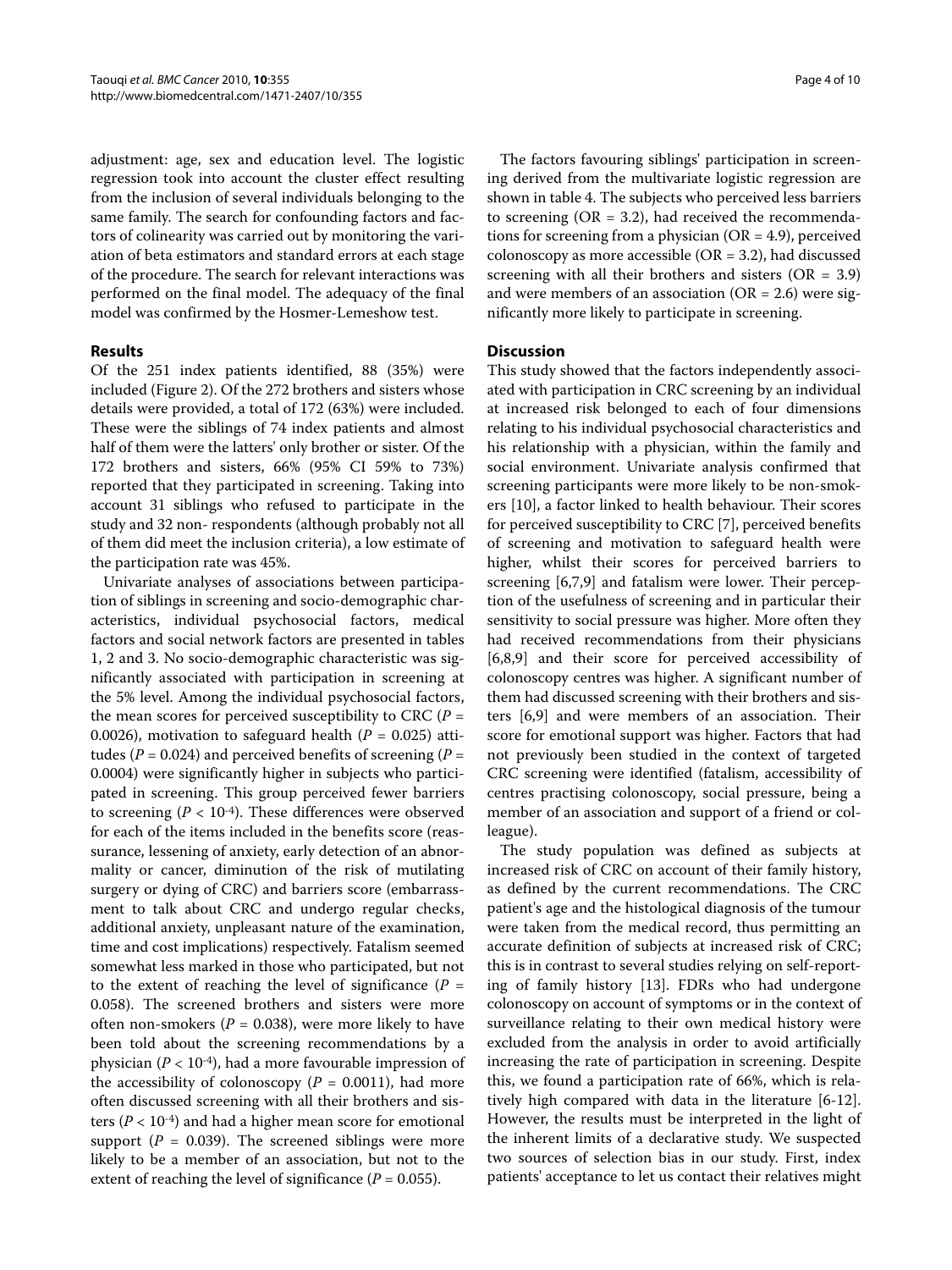

**Figure 2 Flow chart describing the stages in the inclusion of index patients and their siblings**.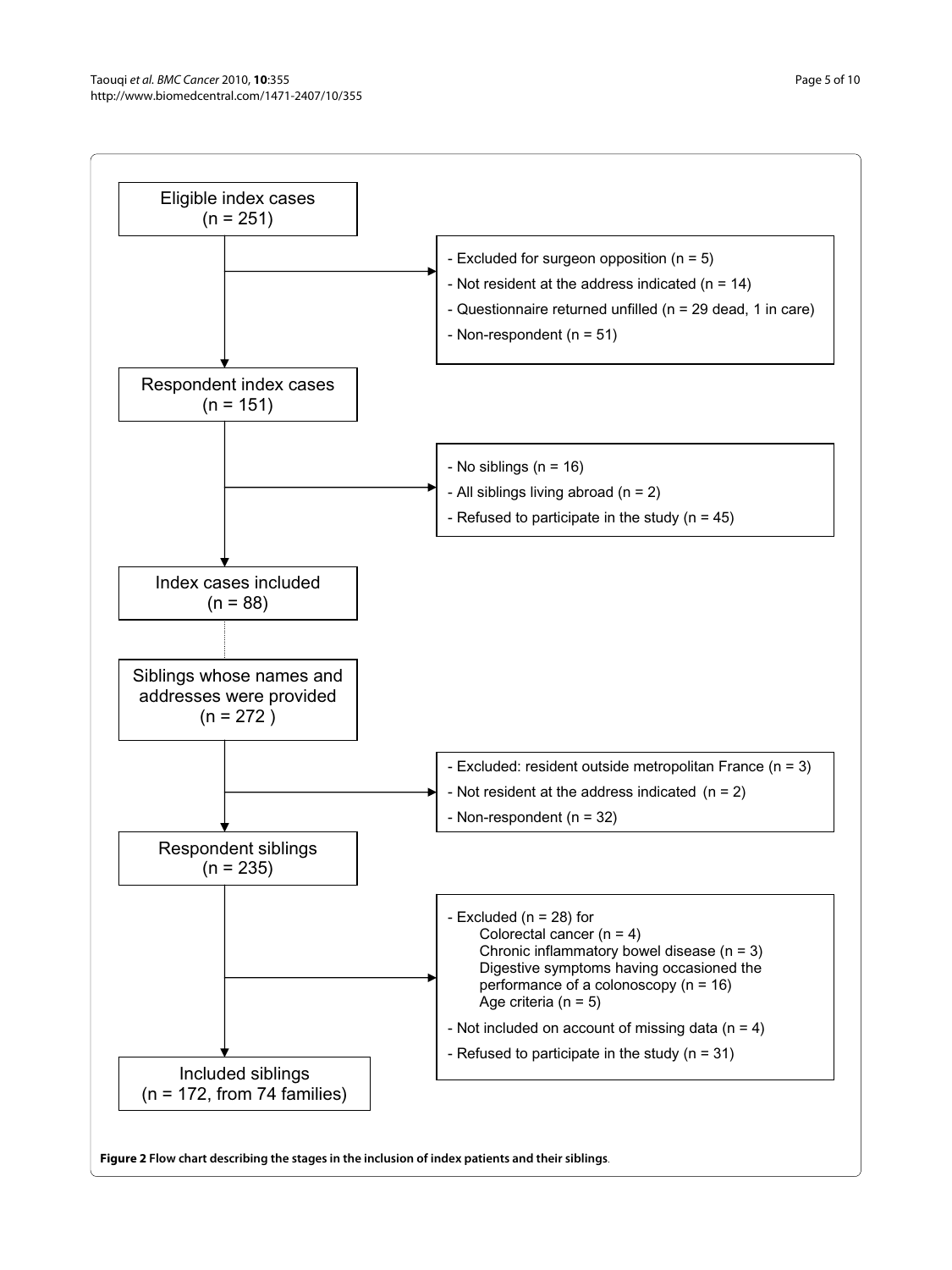|                                          | <b>Total</b> | <b>Participators</b> | <b>Non-participators</b> | P    |
|------------------------------------------|--------------|----------------------|--------------------------|------|
|                                          | $(n = 172)$  | $(n = 114)$          | $(n = 58)$               |      |
| Sex: female                              | 87 (50.6)    | 59 (51.8)            | 28 (48.3)                | 0.67 |
| Age                                      | 59.8 (9.2)   | 59.1 (8.2)           | 61.2(10.8)               | 0.21 |
| Married or living with someone           | 135 (79.0)   | 89 (78.8)            | 46 (79.3)                | 0.93 |
| Health insurance                         |              |                      |                          |      |
| Social Security with top-up              | 165 (95.9)   | 110 (96.4)           | 55 (94.8)                |      |
| Social Security without top-up           | 4(2.3)       | 2(1.8)               | 2(3.5)                   |      |
| Public health care                       | 3(1.7)       | 2(1.8)               | 1(1.7)                   |      |
| Level of education                       |              |                      |                          | 0.12 |
| None or basic school-leaving certificate | 80 (46.5)    | 50 (43.9)            | 30 (51.7)                |      |
| Brevet (college)                         | 12(7.0)      | 7(6.1)               | 5(8.6)                   |      |
| <b>Professional studies</b>              | 53 (30.8)    | 35 (30.7)            | 18 (31.0)                |      |
| Baccalaureate                            | 10(5.8)      | 7(6.1)               | 3(5.2)                   |      |
| Higher education diploma                 | 17(9.9)      | 15(13.2)             | 2(3.5)                   |      |
| Profession                               |              |                      |                          | 0.74 |
| Farmer                                   | 15(8.9)      | 10(8.9)              | 5(8.9)                   |      |
| Self-employed                            | 9(5.4)       | 5(4.5)               | 4(7.1)                   |      |
| Management                               | 17(10.1)     | 13(11.6)             | 4(7.1)                   |      |
| Intermediate                             | 21(12.5)     | 15 (13.4)            | 6(10.7)                  |      |
| Employee                                 | 48 (28.6)    | 35 (31.2)            | 13 (23.2)                |      |
| Manual worker                            | 36(21.4)     | 22 (19.6)            | 14(25.0)                 |      |
| Retired (profession not given)           | 14(8.3)      | 8(7.1)               | 6(10.7)                  |      |
| No professional activity                 | 8(4.8)       | 4(3.6)               | 4(7.1)                   |      |
| <b>Professional status</b>               |              |                      |                          | 0.85 |
| Unemployed                               | 6(3.5)       | 5(4.4)               | 1(1.7)                   |      |
| Housewife                                | 8(4.7)       | 6(5.3)               | 2(3.4)                   |      |
| Retired                                  | 93 (54.4)    | 61 (54.0)            | 32 (55.2)                |      |
| Working                                  | 64 (37.4)    | 41 (36.3)            | 23 (39.7)                |      |

## **Table 1: Univariate analysis of socio-demographic characteristics of index patients' siblings and their association with participation in colonoscopic screening.**

Quantitative variables: mean (standard deviation). Qualitative variables: number (percentage) Missing data: marital status (1), profession (4), professional status (1).

have introduced a bias towards an overrepresentation of families with good interrelationship (which has been identified as a determinant of participation in colonoscopic screening). Second, we may postulate that those relatives who declined participation in the study might likely have a lower concern with screening. Thus results may be biased directed towards an overestimated adherence.

The passing on of information by a physician was the factor most strongly associated with participation. This result has been found in several studies, be it targeted [6,8,9] or generalized mass screening, and it is potentially at this level that interventions designed to increase screening participation should be implemented [24,25]. In the context of targeted screening, the relationships within the family have a very specific impact and are equally predictive of the behaviour of FDRs [6,9]. Discussion about screening amongst siblings involves the index patient divulging his illness and being educated to play the role of passing on medical information about the increased risk and about screening, two aspects that are difficult to address [12,25] since as for other hereditary pathologies (familial hypercholesterolaemia [26], breast cancer, melanoma ...), physicians are not authorized to contact their patients' FDRs directly. In order to prevent under-diagnosis in their relatives, index patients, assum-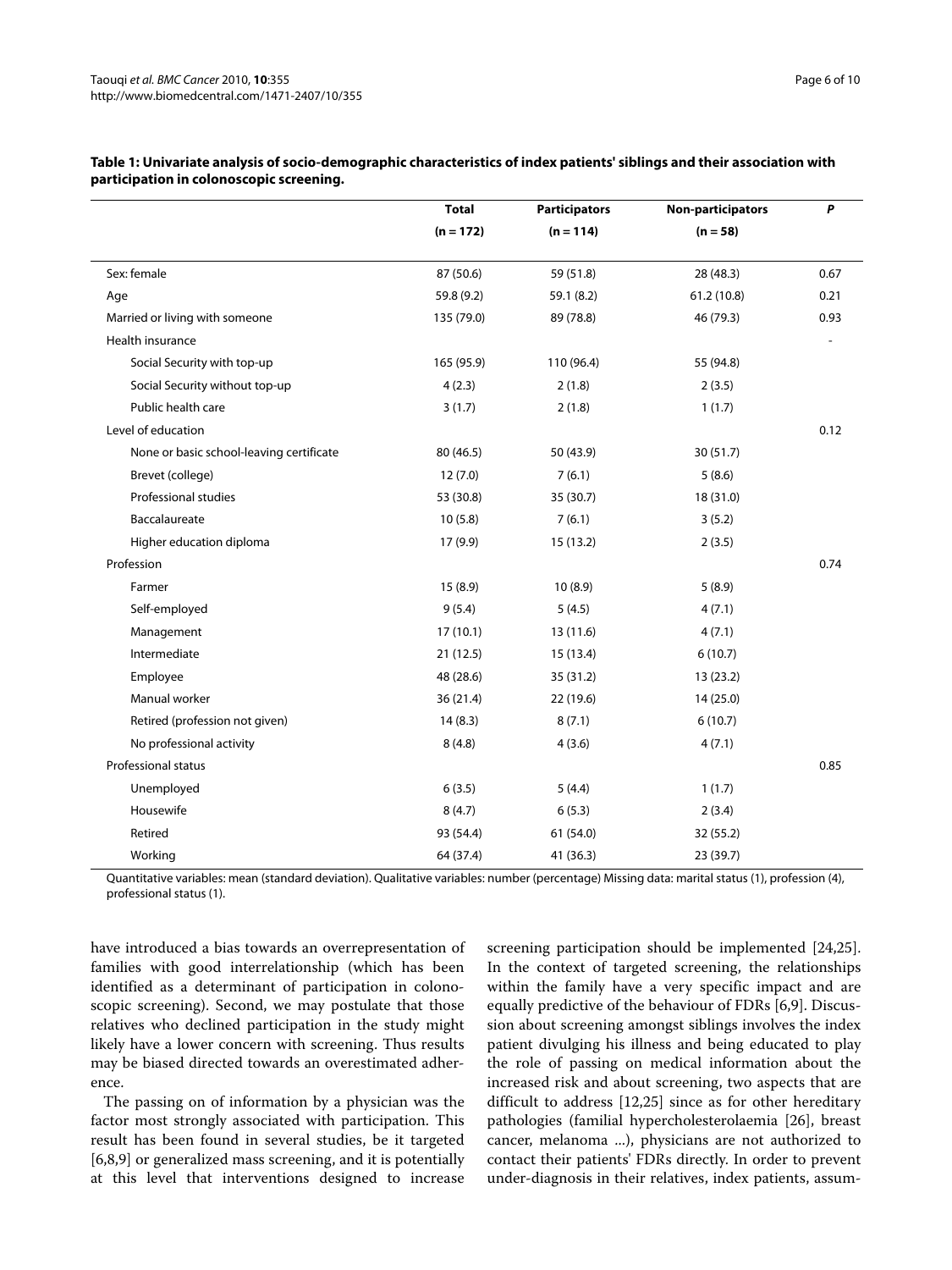|                                                                   | <b>Total</b> | <b>Participators</b> | <b>Non-participators</b> | P           |
|-------------------------------------------------------------------|--------------|----------------------|--------------------------|-------------|
|                                                                   | $(n = 172)$  | $(n = 114)$          | $(n = 58)$               |             |
| <b>Health Belief Model</b>                                        |              |                      |                          |             |
| Perceived CRC vulnerability score (1 to 5)                        | 3.5(1.2)     | 3.7(1.2)             | 3.1(1.1)                 | 0.0026      |
| Perceived CRC severity score (2 to 10)                            | 7.7(2.0)     | 7.8(1.9)             | 7.5(2.3)                 | 0.27        |
| Perceived screening benefits score (6 to 30)                      | 25.6(4.4)    | 26.6(3.6)            | 23.6(5.2)                | 0.0004      |
| Perceived screening barriers score (6 to 30)                      | 14.5(6.0)    | 12.9(5.6)            | 17.6(5.6)                | $< 10^{-4}$ |
| Score for motivation to safeguard health (7 to 35)                | 28.0(4.6)    | 28.6(4.4)            | 26.9(4.8)                | 0.025       |
| Fatalism score (4 to 20)                                          | 11.1(4.9)    | 10.6(4.8)            | 12.1(4.8)                | 0.058       |
| Theory of Reasoned Action                                         |              |                      |                          |             |
| Attitude score (perceived usefulness of screening) (1 to 5)       | 4.2(1.2)     | 4.4(1.2)             | 3.9(1.1)                 | 0.024       |
| Subjective norms (perceived social pressure to perform screening) | 134 (88.7)   | 100 (98.0)           | 34 (69.4)                | $< 10^{-4}$ |
| Other preventive or screening behaviours                          | 158 (91.9)   | 105 (92.1)           | 53 (91.4)                | 1.0         |
| Smoking status                                                    |              |                      |                          | 0.038       |
| Non-smoker                                                        | 109(65.7)    | 79 (72.5)            | 30 (52.6)                |             |
| Ex-smoker                                                         | 36(21.7)     | 19 (17.4)            | 17 (29.8)                |             |
| Smoker                                                            | 21(12.6)     | 11(10.1)             | 10(17.5)                 |             |

### **Table 2: Univariate analysis of individual psychosocial factors of index patients' siblings and their association with participation in colonoscopic screening.**

Quantitative variables: mean, (standard deviation). Qualitative variables: number (percentage)

Missing data: Perceived vulnerability score (4), perceived severity score (3), perceived benefits score (8), perceived barriers score (6), motivation score (6), fatalism score (4), attitude score (10), subjective norms (21), smoking status (6).

ing that they themselves have been adequately informed of the risks by their physicians, must first of all pass on this information to their FDRs. Then these latter must feel themselves to be personally at risk and decide to enrol in a screening programme.

Factors of the HBM, in particular the barriers, the perceived benefits and susceptibility, with the exception of perceived severity, were strongly related to screening behaviour of siblings. These results are consistent with a review of the literature [15] in which, if perceived susceptibility was the most important dimension associated with adopting a preventive behaviour, perceived barriers were the dimension that best explained behaviour, while the influence of perceived severity was very limited. In the context of screening, this may result from the absence of symptoms and of personal experience of the illness concerned. Perceived benefits play a greater role in behaviour when one is already ill than in prevention. Perceived barriers to colonoscopy included the unpleasant nature of the examination, its cost, increased anxiety, the embarrassment of talking about CRC or having to undergo regular screening [27,28] and the time it takes. These results suggest that measures aimed at increasing participation should seek to lower each of the perceived barriers.

The study equally demonstrated the role played by ease of access to colonoscopy in terms of distance to travel and waiting times for targeted screening. Thus, the barriers to undergoing a colonoscopy include cognitive and emotional factors, logistical barriers and barriers relating to the organization of treatment services (geographic location of screening centres and waiting times for appointments).

The study enabled us to take into account the role of the social network in the context of targeted screening, certainly the most difficult area to interpret. It is an important variable in determining behaviour; people with a more extensive social network and more frequent contact with other people are more likely to adopt preventive behaviour (cancer screening) and more likely to engage in health promotion activities (balanced diet, tobacco avoidance) [19], but up until now this variable has rarely been studied in the context of targeted screening for CRC [6], and that before the implementation of the screening recommendations. In this study, the influence of the global structural support provided by the social network could not be satisfactorily interpreted because of the significant amount of missing data. However, the role played by being a member of an association, demonstrated in the United States in individuals at medium risk [19], was also found. Moreover, emotional support emerged as a relevant factor. The part played by social support, and especially family support in this case, should be evaluated in subsequent studies.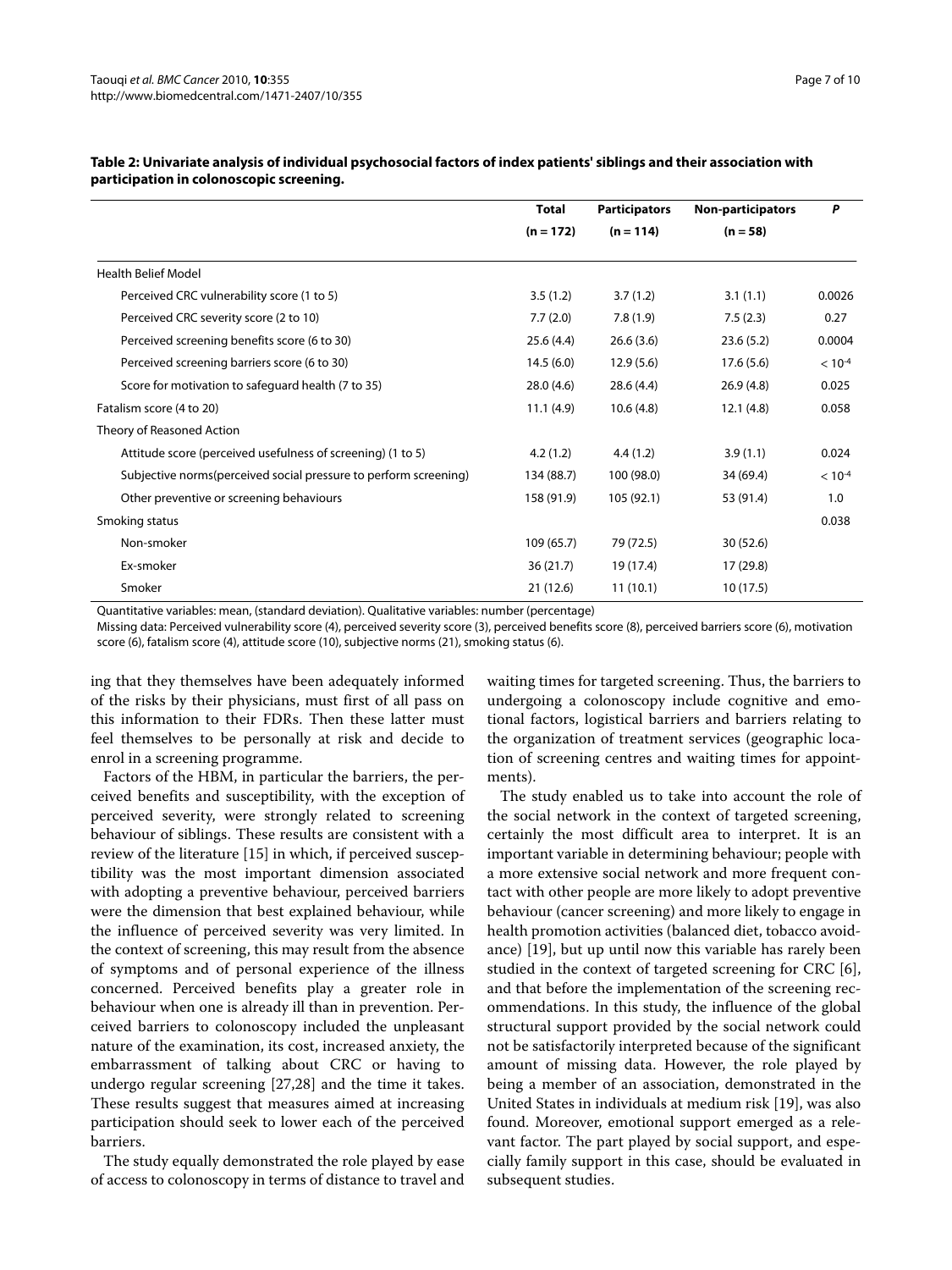|                                                                             | <b>Total</b> | <b>Participators</b> | <b>Non-participators</b> | P           |
|-----------------------------------------------------------------------------|--------------|----------------------|--------------------------|-------------|
|                                                                             | $(n = 172)$  | $(n = 114)$          | $(n = 58)$               |             |
| Medical care                                                                |              |                      |                          |             |
| Advice by a physician to undergo screening                                  | 65 (40.4)    | 58 (53.7)            | 7(13.2)                  | $< 10^{-4}$ |
| Score for perceived accessibility of colonoscopy centres<br>(1 to 5)        | 3.8(1.2)     | 4.0(1.2)             | 3.3(1.1)                 | 0.0011      |
| Family                                                                      |              |                      |                          |             |
| Index patient sex: female                                                   | 84 (48.8)    | 58 (50.9)            | 26 (44.8)                | 0.45        |
| Index patient age at time of diagnosis                                      |              |                      |                          | 0.49        |
| $\leq$ 45 years old                                                         | 22 (12.8)    | 16(14.0)             | 6(10.3)                  |             |
| > 45 years old                                                              | 150 (87.2)   | 98 (86.0)            | 52 (89.7)                |             |
| Number of cases of colorectal cancer declared in first-<br>degree relatives |              |                      |                          | 0.1         |
| 0                                                                           | 45 (26.2)    | 26(22.8)             | 19 (32.8)                |             |
| $\mathbf{1}$                                                                | 116 (67.4)   | 79 (69.3)            | 37 (63.8)                |             |
| $\geq 2$ *                                                                  | 11(6.4)      | 9(7.9)               | 2(3.4)                   |             |
| Discussion about screening with all brothers and sisters                    | 84 (49.7)    | 73 (65.2)            | 11(19.3)                 | $< 10^{-4}$ |
| Social network                                                              |              |                      |                          |             |
| Belonging to a social group                                                 | 54 (32.0)    | 41 (36.9)            | 13 (22.4)                | 0.055       |
| Number of contacts with friends or relatives per month                      |              |                      |                          | 0.24        |
| $\leq$ 2                                                                    | 19 (12.6)    | 13 (12.6)            | 6(12.5)                  |             |
| 3 to 11                                                                     | 98 (64.9)    | 63 (61.2)            | 35 (72.9)                |             |
| $\geq 12$                                                                   | 34 (22.5)    | 27(26.2)             | 7(14.6)                  |             |
| Structural support score (0 to 4)                                           | 2.3(1.1)     | 2.4(1.1)             | 2.1(0.9)                 | 0.13        |
| Emotional support score (0 to 4)                                            | 3.4(1.0)     | 3.5(0.9)             | 3.2(1.2)                 | 0.039       |
| Material support                                                            | 153 (91.6)   | 103 (93.6)           | 50 (87.7)                | 0.24        |

## **Table 3: Univariate analysis of factors relating to the index patients' siblings' relationships with their physicians, families and friends and the association of these factors with participation in colonoscopic screening.**

Quantitative variables: mean, (standard deviation). Qualitative variables: number (percentage)

Missing data: advice by a doctor to undergo screening (11), perceived accessibility score (12), discussion of screening with all brothers and sisters (3), belonging to a social group (3), number of contacts with friends and relatives (21), structural support score (24), emotional support score (1), material support (5).

\* 1 individual reported 4 cases of colorectal cancer in FDRs not documented by genetic analysis.

## **Table 4: Factors favouring siblings' participation in colonoscopic screening according to multivariate logistic regression with cluster effect (n = 138).**

|                                                                               | <b>Adjusted OR</b> | 95% CI         | P      |
|-------------------------------------------------------------------------------|--------------------|----------------|--------|
|                                                                               |                    |                |        |
| Less perceived barriers (score $<$ 14)                                        | 3.2                | $[1.2 - 8.5]$  | 0.022  |
| Screening advised by a physician                                              | 4.9                | $[1.7 - 13.7]$ | 0.0025 |
| Centres practising colonoscopy perceived as more accessible (score $\geq 4$ ) | 3.2                | $[1.3 - 7.8]$  | 0.011  |
| Screening discussed with all brothers and sisters                             | 3.9                | $[1.6 - 9.6]$  | 0.0037 |
| Belonging to a social group                                                   | 2.6                | $[1.0 - 6.6]$  | 0.044  |
| Age ( $< 60$ ans/ $\geq 60$ ans)                                              | 1.7                | $[0.7 - 4.4]$  | 0.26   |
| Sex (female/male)                                                             | 1.3                | $[0.6 - 3.0]$  | 0.50   |
| Level of education (≥ Baccalaureate/< Baccalaureate)                          | 0.9                | $[0.3 - 2.7]$  | 0.86   |

Three variables were kept for adjustment in the final model: age, sex and education level. Intra-familial correlation coefficient of the residuals = 0.14.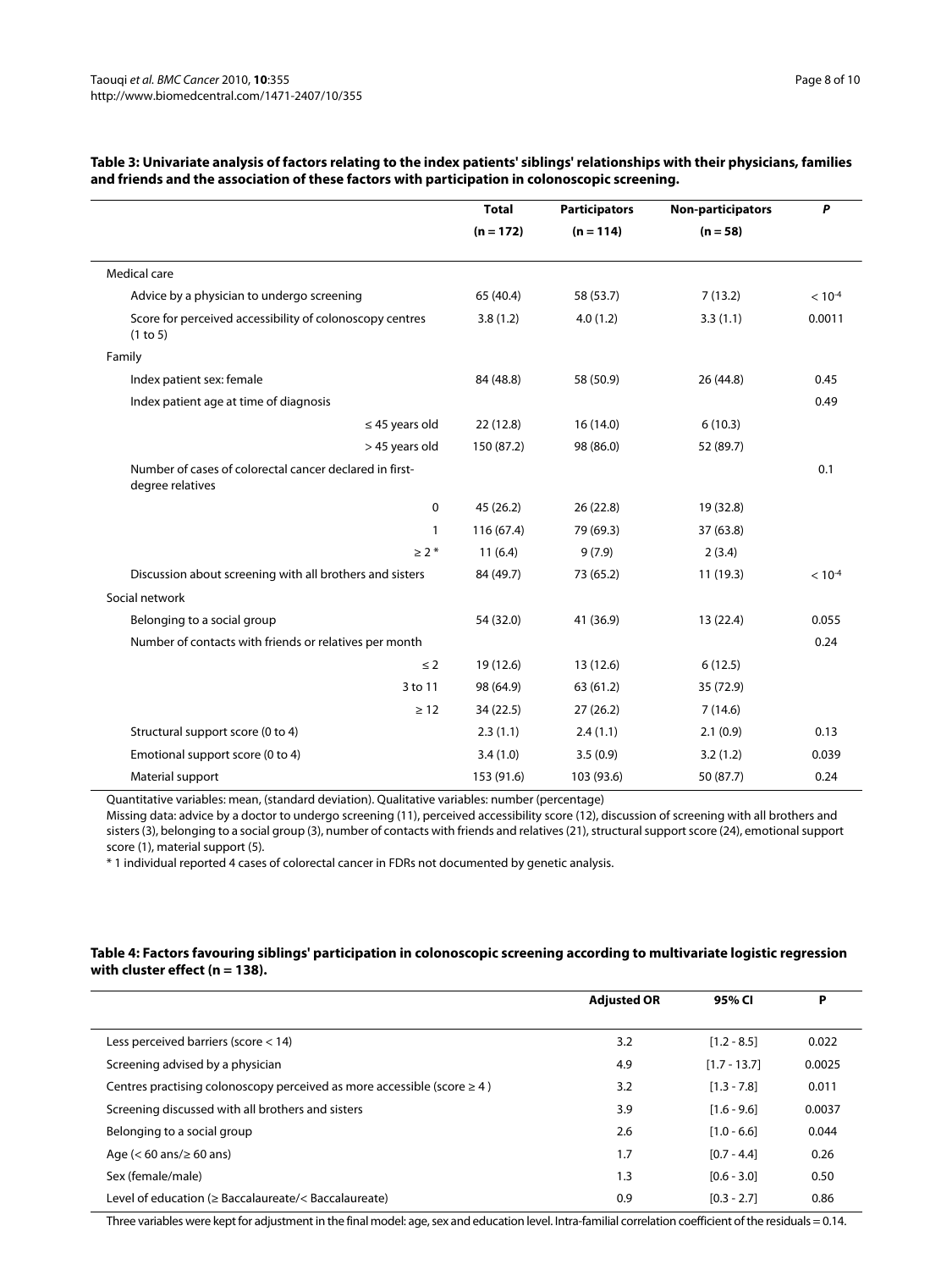Randomized trials have been conducted on FDRs of CRC patients using tailored interventions aimed at Health Belief Model factors, in particular perceived barriers to screening. The results suggest that an improvement in screening participation could be obtained from tailored interventions rather than by simply making information about colorectal cancer generally available [29,30].

#### **Conclusions**

Participation of siblings of CRC patients in the recommended screening requires further efforts to be improved. Identification of the multiple factors associated with participation in targeted screening underscores the interest of a global approach including all the stages in the information pathway from the physician, to the index patient and his relatives. Improving the effectiveness of preventive strategies depends on increasing physicians' awareness of the importance of identifying individuals at increased risk and of delivering recommendations about screening, on educating patients and helping them to pass on information about their illness to their relatives and on taking into account the various individual psychosocial factors.

#### **Competing interests**

The authors declare that they have no competing interests.

#### **Authors' contributions**

MT contributed to, performed statistical analysis and prepared the manuscript. II contributed to study concept and design, data acquisition and control, statistical analysis and manuscript edition. MB and VM contributed to study concept and manuscript edition. PL contributed to study concept and design, statistical analysis and manuscript edition, and supervised the study. All authors read and approved the final manuscript.

#### **Acknowledgements**

The authors thank Victoria Champion for allowing them to use her Health Belief Model scale, Laeticia Becq-Giraudon and Nicolas Mériau, clinical research assistants, for data collection and Marian Green for her translation of the manuscript. The French Ligue contre le Cancer and Caisse Nationale d'Assurance Maladie provided financial support.

#### **Author Details**

1Public Health; Centre Hospitalier Universitaire de Poitiers; Université de Poitiers; 6 rue de la Milétrie BP 199; 86005 Poitiers Cedex, France,<br><sup>2</sup>Epidemiology & Biostatistics, INSERM CIC-P 802; Centre Hospitalier Universitaire de Poitiers; Université de Poitiers; 6 rue de la Milétrie BP 199; 86005 Poitiers Cedex, France and 3Hepatogastroenterology; Centre Hospitalier Universitaire de Poitiers; Université de Poitiers; 6 rue de la Milétrie BP 199; 86005 Poitiers Cedex, France

#### Received: 21 December 2009 Accepted: 6 July 2010 Published: 6 July 2010

#### **References**

- 1. Winawer SJ, Fletcher RH, Miller L, Godlee F, Stolar MH, Mulrow CD, Woolf SH, Glick SN, Ganiats TG, Bond JH, Rosen L, Zapka JG, Olsen SJ, Giardiello FM, Sisk JE, Van Antwerp R, Brown-Davis C, Marciniak DA, Mayer RJ: Colorectal cancer screening: clinical guidelines and rationale**.** Gastroenterology 1997, 112:594-642.
- 2. Butterworth AS, Higgins JPT, Pharoah P: Relative and absolute risk of colorectal cancer for individuals with a family history: a meta-analysis**[.](http://www.ncbi.nlm.nih.gov/entrez/query.fcgi?cmd=Retrieve&db=PubMed&dopt=Abstract&list_uids=16338133)** Eur J Cancer 2006, 42:216-227.
- 3. Lieberman DA: Cost-effectiveness model for colon cancer screening**.** Gastroenterology 1995, 109:1781-1790.
- 4. Levin B, Lieberman DA, McFarland B, Andrews KS, Brooks D, Bond J, Dash C, Giardiello FM, Glick S, Johnson D, Johnson CD, Levin TR, Pickhardt PJ, Rex DK, Smith RA, Thorson A, Winawer SJ, American Cancer Society Colorectal Cancer Advisory Group; US Multi-Society Task Force; American College of Radiology Colon Cancer Committee: Screening and surveillance for the early detection of colorectal cancer and adenomatous polyps, 2008: a joint guideline from the American Cancer Society the US Multi-Society Task Force on Colorectal Cancer, and the American College of Radiology**.** Gastroenterology 2008, 134:1570-1595.
- 5. ANAES Guidelines Department: Indications for lower gastrointestinal endoscopy (excluding population screening)**.** In Clinical practice guidelines: April 2004 Paris: ANAES; 2004.
- 6. Madlensky L, Esplen MJ, Gallinger S, McLaughlin JR, Goel V: Relatives of colorectal cancer patients: factors associated with screening behavior**.** Am J Prev Med 2003, 25:187-194.
- 7. Harris MA, Byles JE: A survey of screening compliance among first degree relatives of people with colon cancer in New South Wales**.** J Med Screen 1997, 4:29-34.
- 8. Codori AM, Petersen GM, Miglioretti DL, Boyd P: Health beliefs and endoscopic screening for colorectal cancer: potential for cancer prevention**.** Prev Med 2001, 33:128-136.
- 9. Manne S, Markowitz A, Winawer S, Meropol NJ, Haller D, Rakowski W, Babb J, Jandorf L: Correlates of colorectal cancer screening compliance and stage of adoption among siblings of individuals with early onset colorectal cancer**.** Health Psychol 2002, 21:3-15.
- 10. Longacre AV, Cramer LD, Gross CP: Screening colonoscopy use among individuals at higher colorectal cancer risk**.** J Clin Gastroenterol 2006, 40:490-496.
- 11. Palmer RC, Emmons KM, Fletcher RH, Lobb R, Miroshnik I, Kemp JA, Bauer M: Familial risk and colorectal cancer screening health beliefs and attitudes in an insured population**.** Prev Med 2007, 45:336-341.
- 12. Ruthotto F, Papendorf F, Wegener G, Unger G, Dlugosch B, Korangy F, Manns MP, Greten TF: Participation in screening colonoscopy in firstdegree relatives from patients with colorectal cancer**.** Ann Oncol 2007, 18:1518-1522.
- 13. Rees G, Martin PR, Macrae FA: Screening participation in individuals with a family history of colorectal cancer: a review**.** Eur J Cancer Care 2008, 17:221-232.
- 14. Ingrand I, Dujoncquoy S, Migeot V, Ghadi V, Beauchant M, Ingrand P: Interactions among physicians, patients and first-degree relatives in the familial screening of colorectal cancer in France**.** Patient Prefer Adherence 2008, 2:47-55.
- 15. Janz NK, Becker MH: The health belief model: a decade later**.** Health Educ Q 1984, 11:1-47.
- 16. Champion V: Instrument development for health belief model constructs**.** Adv Nurs Sci 1984, 6:73-85.
- 17. Jacobs LA: Health beliefs of first-degree relatives of individuals with colorectal cancer and participation in health maintenance visits: a population-based survey**.** Cancer Nurs 2002, 25:251-65.
- 18. Ajzen I: The theory of planned behavior**.** Organ Behav Hum Decis Process 1991, 50:179-211.
- 19. Kinney AY, Bloor LE, Martin C, Sandler RS: Social ties and colorectal cancer screening among Blacks and Whites in North Carolina**[.](http://www.ncbi.nlm.nih.gov/entrez/query.fcgi?cmd=Retrieve&db=PubMed&dopt=Abstract&list_uids=15668494)** Cancer Epidemiol Biomarkers Prev 2005, 14:182-189.
- 20. Powe BD: Fatalism among elderly African Americans. Effects on colorectal cancer screening**.** Cancer Nurs 1995, 18:385-392.
- 21. Gorin SS: Correlates of colorectal cancer screening compliance among urban hispanics**.** J Behav Med 2005, 28:125-137.
- 22. Berkman LF, Melchior M, Chastang JF, Niedhammer I, Leclerc A, Goldberg M: Social integration and mortality: a prospective study of French employees of Electricity of France - Gas of France. The GAZEL cohort**.** Am J Epidemiol 2004, 159:167-174.
- 23. Hosmer DW, Lemeshow S: Applied logistic regression**.** New York: Wiley; 1986.
- 24. Madlensky L, Esplen MJ, Goel V: Reasons given by relatives of colorectal cancer patients for not undergoing screening**.** Prev Med 2004, 39:643-648.
- 25. Pho K, Geller A, Schroy C: Lack of communication about familial colorectal cancer risk associated with colorectal adenomas (United States)**.** Cancer Causes Control 2000, 11:543-546.